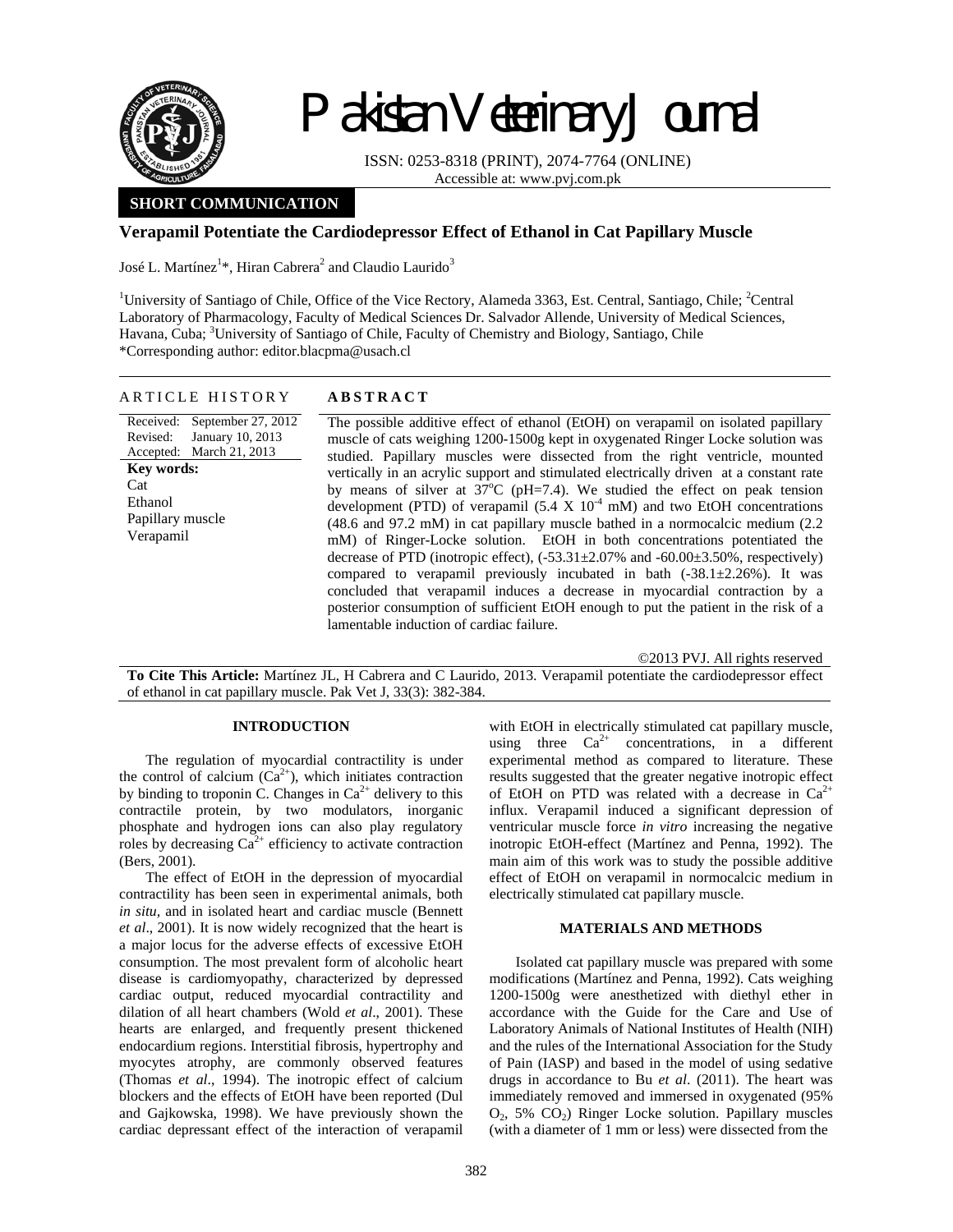right ventricle, mounted vertically in an acrylic support and stimulated by means of silver electrodes in contact with one end of the muscle, in a 50 ml bath tissue filled with Ringer-Locke oxygenated solution at 37ºC (pH=7.4). The preparation was driven at a constant rate with a Grass Stimulator model S 88 through a Grass SIU isolation unit, with squared wave pulses of 3 msec duration at 1 Hz. The stimulation voltage was set up slightly above the threshold. Isometric tension was recorded by a Grass FT 03 force transducer coupled to a Grass model 5D Polygraph. The experiments were performed after a stabilization period of at least 1 h, measuring the PTD before and after the addition of dl-verapamil and EtOH (Merck, Darmstadt, Germany).

The effect of verapamil  $(5.4 \times 10^{-4} \text{ mM})$ , EtOH (48.6) and 97.2 mM) or both, on PTD compared to the control tension observed after 1 h of an stabilization period in Ringer-Locke solution were conducted. Firstly, experiments with  $5.4 \times 10^{-4}$  mM of verapamil in the presence of two ethanol-concentrations (48.6 and 97.2 mM) were carried out. Immediately, preparations were washed with physiological solution and ethanol was added. The experimental sequence is shown in the following scheme:



A: Control without drugs (Stabilization 1 h); B: Verapamil; C: Ethanol 48.6 mM; D: Ethanol 97.2 mM; E: Washed; F: Control similar stabilization; G: Ethanol 48.6 mM; H: Ethanol 97.2 mM

The results are expressed as percentage of decrease in PTD. The means±SEM of the response in control and experimental groups, were compared for statistical significance using ANOVA followed by Student's t-test in a GB Stat 3.0 computer program. A minimum of 6 different preparations were used for each group of experiments. Differences were considered significant at P<0.05.

#### **RESULTS AND DISCUSSION**

Table 1 shows the influence of verapamil on the effect of two different EtOH-concentrations in isolated cat papillary muscles. It is shown that verapamil alone causes a significant decrease in PTD  $(-38.1 \pm 2.26\%)$ , which were in agreement with previously published results (Martínez and Penna, 1992). Addition of EtOH causes a significant synergistic effect on verapamil-induced decrease in PTD, which is more evident at the highest EtOH concentration.

After, preparations were thoroughly washed and then two doses of EtOH concentration were added. As can be seen from Table 1, the effects of EtOH were lower than the original effects  $(19.5 \pm 4.3 \text{ vs } 35.05 \pm 2.14\%$ , respectively). Statistical analysis revealed that in both ethanol concentrations, the inhibitory effects were significantly different with P<0.001 and P<0.05 for 48.6 mM and 97.2 mM, respectively.

The cardiovascular effects of ethanol administration alone are still intriguing. The cardiac depressor effect of EtOH in experimental animals and in human has been

**Table 1:** Influence of verapamil (A) and verapamil plus ethanol (B) in normocalcic medium on the negative inotropic of electrical stimulated cat papillary muscle in 6 experiments. EtOH only (C)

| 97.2 mM          | ۰          | $-60.00 + 3.50*$ | $-35.05 + 2.14^b$            |
|------------------|------------|------------------|------------------------------|
| 48.6 mM          | ٠          | $-53.31 + 2.07*$ | $-19.58 + 4.32$ <sup>a</sup> |
| $0.0 \text{ mM}$ | $-381+226$ | ۰                |                              |
| Concentration    | Verapamil  | Verapamil+ EtOH  | FtOH                         |
| Ethanol          |            |                  |                              |

Values are mean±SEM in %;  $*$  P<0.05 compared to verapamil only;  $a$ P<0.001 compared ethanol with verapamil plus ethanol; b P<0.05 compared ethanol with verapamil plus ethanol.

well documented (Vinet *et al*., 2012). Those studies demonstrated changes in myocardial function, which were consistent with subclinical heart disease.

The contraction force depends on extracellular  $Ca^{2+}$ concentration changes across the plasma membrane. Marban and Wier (1985) blocked the reticular endoplasmic  $Ca^{2+}$  with the alkaloid ryanodine and concluded that the contraction force is mainly regulated by extracellular  $Ca^{2+}$ . On the other hand, previous results showed that the inotropic action of EtOH was increased in hypocalcic medium as compared to normocalcic solution (Martínez and Penna, 1992). This implicates that the effect of EtOH depends on a decrease of  $Ca^{2+}$  influx and/or that the cardiodepressant action of EtOH is in relation to an inhibition of the electromechanical coupling in the myofilament- $Ca^{2+}$  interaction (Schulman *et al.*, 1991). It has been suggested that the effect of EtOH is reverted by washout and removal of EtOH by a reduction in the  $Ca^{2+}$  influx in the membrane, because EtOH produce expansion and fluidization of the excitable membrane (Yun *et al*., 1993).

The negative inotropic effect of EtOH has been described in myocardium (Martínez and Penna, 1992), smooth muscle (Briner *et al*., 1993) and skeletal muscle (Altura *et al*., 1990). The present study was performed in normocalcic conditions. In this condition, EtOH induced a negative inotropic effect on electrically stimulated cat papillary muscle. The data suggest that verapamil pretreatment in this experiment produced decrease contraction force from  $-38.1 \pm 2.26\%$  (only verapamil) to -53.31±2.07% at 48.6 mM EtOH and -60.00±3.50% at 97.2 mM EtOH which alters the cardiovascular activity. In previous studies, these results were confirmed but in pretreatment with EtOH previous to verapamil (Martínez and Penna, 1992). Our experiments showed that the depressant effect of EtOH is increased in the presence of verapamil. Verapamil is a drug that represents the classical  $Ca^{2+}$  antagonists in myocardium with high potency and specificity (Morales *et al*., 1988). The major action of verapamil is the blockade at  $Ca^{2+}$  entry through the L-type  $\hat{Ca}^{2+}$  channel. During excitation, this effect could be related with the suppression of  $Ca<sup>2+</sup>$ -dependent slow current responses, which may be generated in ischemic myocardium.

The present work constitutes a contribution to the comprehension of the negative inotropic effect of EtOH in heart. These results are also of clinical importance as a patient in treatment with a safe dose range of verapamil might induce a decrease in myocardial contraction by a posterior consumption of sufficient EtOH whose effects in heart and vessels will put the patient in the risk of a lamentable induction of cardiac failure.